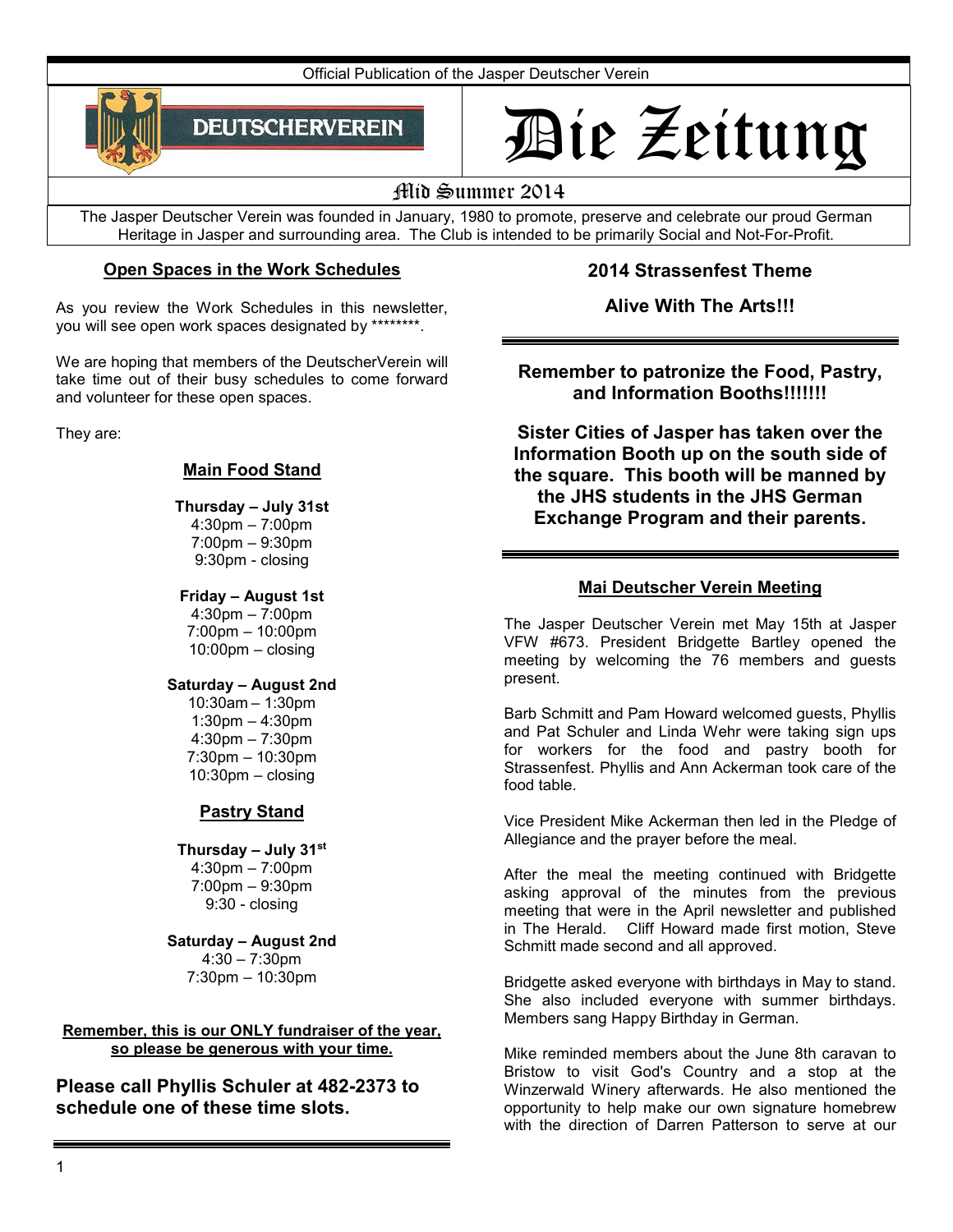upcoming September picnic. The remaining dates are May 18th and June 22nd.

Mike also discussed the possibility of a trip to Hermann, MO the weekend of October 18th/19th for their wine festival. If there is enough interest, we will charter a bus, otherwise we will plan on caravanning. If anyone is interested in the details they can call Jackie's Travel at 812-482-7158 or email jackiests.com.

We are also trying to organize a trip to Germany in the summer of 2015.

Pat Schuler talked about the Strassenfest food and pastry booths. They are still taking signups and can always use extra help. You can contact Phyllis Schuler at 812- 482-2373. Pat also gave details about shirts the Deutscher Verein can purchase if anyone would be interested.

Drawings for door prizes was then held. Winners were Marcia Schnell and Ashlyn Ackerman. Special prizes went to John Wibbles and Al Astrike.

The program for the evening was a lesson in the art of polka dancing. Club members with this skill was partnered with members of Strassenfest committee and other members who were interested, so they can pass the art of polka dancing to future generations. Thank you to all who participated.

The next meeting will be the September Picnic. Mark your calendars now for Sept 6th. It will be at Jasper Outdoor Recreation. Doors open at 1:30. Meal will be around 4:00 pm. There will be cornhole and card games available. There will also be activities for children and grandchildren.

The meat, which will be furnished by the club, will be grilled boneless chicken breasts and pork loin. Members please bring A-F potato dish, G-K salads, L-P vegetable and R-Z dessert. Drinks will also be furnished by the club along with our own signature Homebrew.

We will be having entertainment but are still working out the details. Hope to see you there. Please feel free to bring a friend, children, grandchildren. They are very welcome!!

Submitted by

Barb Schmitt, **Secretary** 

## **Upcoming Events – Mark Your Calendars**

#### **Strassenfest – July 31st to August 3rd**

#### **September**

Family Picnic – September 6th at the Jasper Outdoor Recreation Club

#### **Oktober**

German American Day Celebration - Oktober  $6<sup>th</sup>$  at KlubHaus61

#### **2015**

August, 2015 - 30th Anniversary of Jasper-Pfaffenweiler Sister City Partnership - Celebration in Jasper. The Partnership Commission has been meeting to make plans for the event

Alice Noblitt has an original German dirndl with blouse and apron for sale. Size is 42 German, 12 American. Alice can be contacted at 812-482-5817.

#### **Sister Cites of Jasper Golf Scramble**

The Sister Cities of Jasper Golf Scramble was held on May 17<sup>th</sup> at the Buffalo Trace Golf Course. Scramble Winners were:

- 1 st Place Kody Nicholson, Justin Leibring, David Ackerman, and Tyson Kalb
- 2 nd Place Kevin Manley, Ken Sendelweck, Gene Thewes, and Randy Buchta
- 3 rd Place Pat and Phyllis Schuler, Hannah Schuler, and Keith Schuler
- 4 th Place John Glezen, Bob Kelly, Ron Collins, and Dennis Renner
- 5 th Place Nick Phillips, Joe Brown, Arnie Spurgeon, and John Spurgeon
- 6 th Place Louis Carey, Dwain Carey, Glen Carey, and Bob Cravens

Longest Putt – Men – Bob Bredlove

Longest Putt – Ladies – Jill Otto

Closest to the Pin – David Ackerman

Half Pot – Kevin Manley

Thank you to all the golfers, hole sponsors, donors, and special prize donors. Your contributions are appreciated.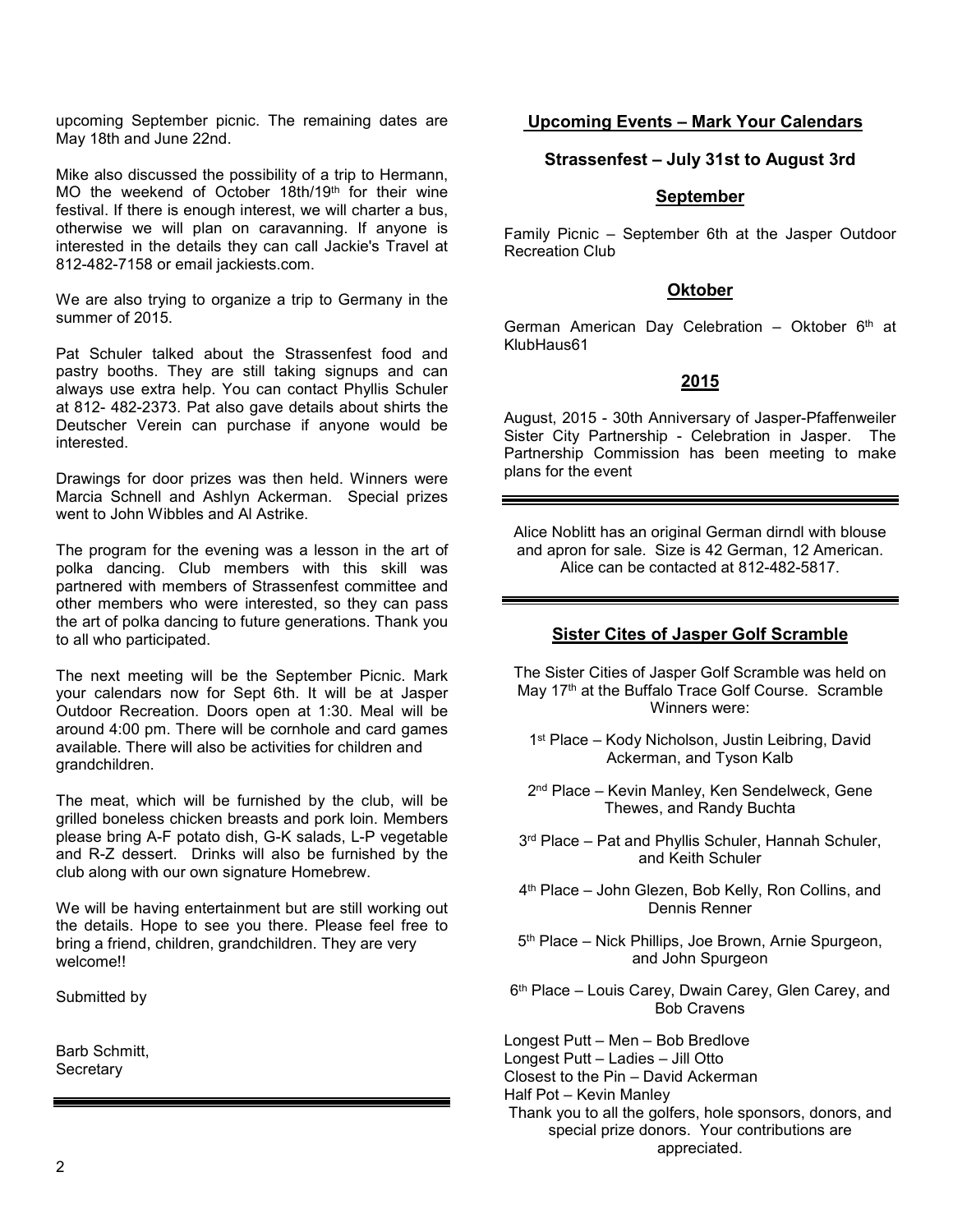

#### **The 2014 Deutscher Verein Scholarship Winner**

The 2014 Deutscher Verein scholarship winner is Luke Lottes, son of Pat and Kim Lottes. Luke plans to further his education at I.U. Southeast to major in Business. Luke participated in the JHS German Exchange Program in 2012. He also hosted two exchange students. Congratulations Luke**!** 

#### **Strassenfest T-Shirts Pre-Sale**

The newly designed T-Shirts for the upcoming 2014 Jasper Strassenfest are available for purchase at the special pre-fest price of \$10 each for Small, Medium, Large,XL, and XXL.

Show your spirit of the festival by wearing one of the shirts. They are available at the Jasper City Hall and at the Jasper Chamber of Commerce.

2014 Strassenfest T-shirts Small, Medium, Large, and XL) will be \$15 during the Fest.

Also at the Jasper Chamber of Commerce there are closeouts of past Strassenfest tee shirts for \$5.00.

Proceeds from these sales support the Jasper High School German Exchange program sponsored by Sister Cities of Jasper, Inc.

## **Strassenfest Home-Brew Contest**

The Dubois County Suds Club is holding the 7th annual home-brew contest during the Strassenfest on Saturday, August 2, 2014 from 10 a.m. to 3 p.m.

The contest will be held at Snaps (1115 Main St., Jasper) this year.

The cost to enter is \$5 per entry. Entry forms can be downloaded from

http://www.jasperstrassenfest.org/events/eventregistration-forms. Forms will also be available the day of the contest.

Entries should be dropped off between 10:00 a.m. - 10:45 a.m. on the day of the contest at Snaps. Please bring exact change if possible. Checks can be written to the Dubois Co. Suds Club.

Arrangements to submit bottles early can be made by calling 812-309-8435 or sending an email to waynep@coopsone.com.

#### **Souvenir Booth Items and Kettle Corn**

The Souvenir Booth is now part of the Information Booth on the south side of the square. During the Strassenfest, JHS students and parents will man the Information/Souvenir Booth benefiting the bi-annual JHS German Student Exchange Program. Items for sale include kettle corn, Strassenfest T-Shirts. German Flags, German-American flag lapel pins, totes, and many other items. The booth will be open during the same hours than the other booths during the 2014 Jasper **Strassenfest** 

#### **LOG SAWING CONTEST**

The Deutscher Verein is sponsoring this long time event of the Strassenfest. The event is held on the Main Stage on Thursday evening at 9:00 p.m.

Werner Sawmill, Inc. is again our financial sponsor. They pay for prizes and supply wood products used in the contest; there is no club expense.

No entry fee is charged, but prizes are awarded in both the men's and women's category. Beautiful custom designed mugs for both 1st and 2nd place winners.

The event has been held continuously since the mid 1980's and has quite a following. The crowd is usually 300-400 or more, and has 30-40 people competing.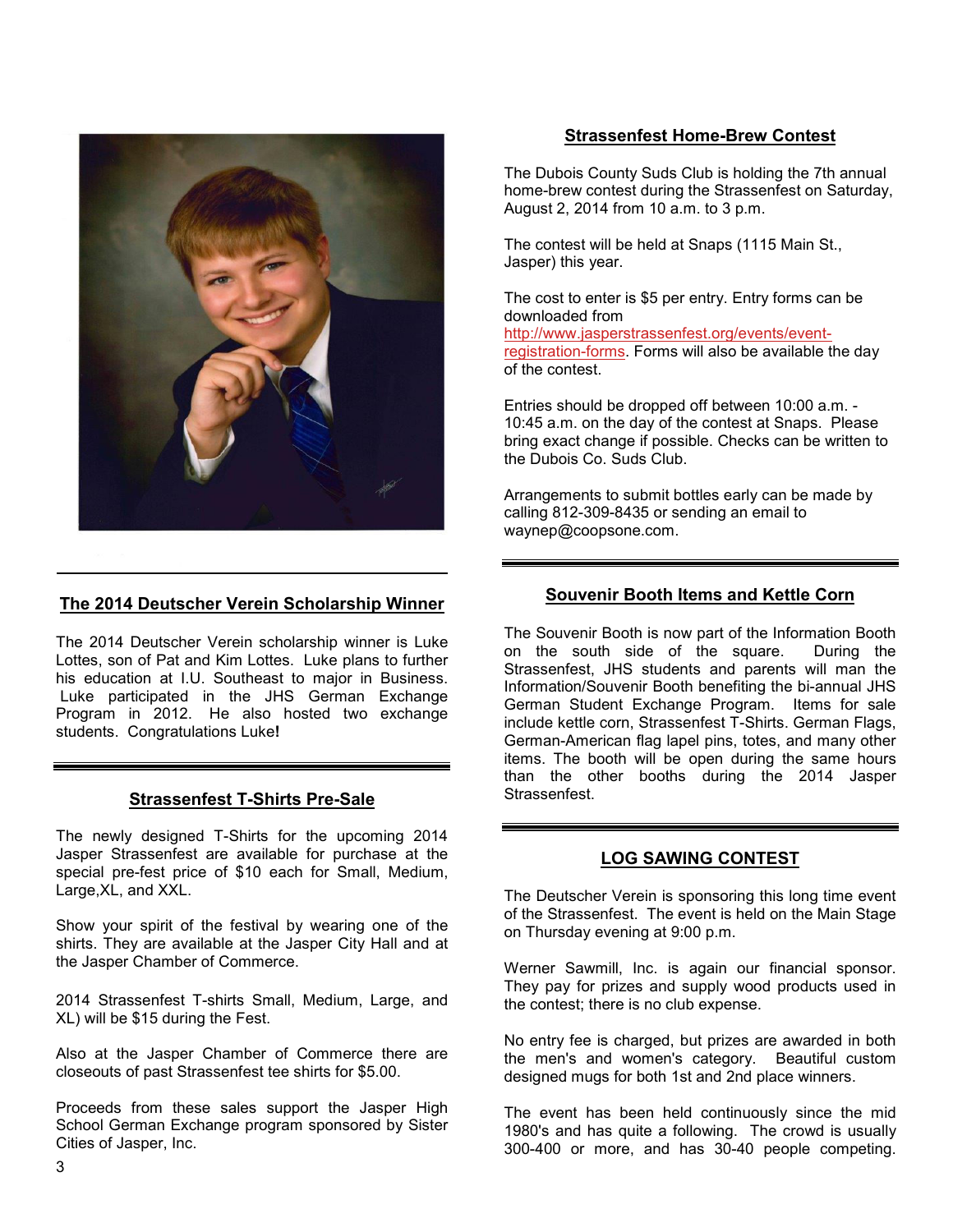Teams simply sign up before the event. Each two person team tries to saw through a log before the other team on the other end of the log.

It would be good to have a few more club members attend. And occasionally Saw Master and Crew, Chief Judge Leo Eckerle or myself could use a bit of help. Please consider attending the event and showing your support of the Club.

Actually, the event has gathered quite a dedicated following over the years. Remembering back a couple year ago, I tried to cancel the event because it was pouring down rain but everyone still wanted to saw. We had two dozen people sawing with a couple hundred watching in the down pour - and nobody complained.

Hope to see you there Thursday evening.

Dan Wehr

#### **Sheephead Tournament**

The Sheephead tourney begins at 1:00 p.m. in the Bier Garten. Linda Schroering and her son, Tony, are the Chairmen and they can be contacted at 630-6264.

#### **Thank You to Arch and Ruth Margarida for their donation of the prize money for the Sheephead Tournament**

#### **Thank You to the Dubois County Community Foundation**

Sister Cities of Jasper, Inc. has received a grant from the Claude and Martina Eckert Sister Cities Endowment Fund. We are grateful for Claude and Martina's forethought in establishing this Endowment.

#### **German Heritage Day Program and German Heritage Award**

The 16th annual German American Day Program will be held on Monday, October 6th, at KlubHaus61. Social hour begins at 6:00 pm with the Program beginning at 6:30 pm. The sixteenth annual German Heritage Award will be presented.

Past recipients of the German Heritage Award are Mary Jo Meuser, Claude and Martina Eckert, Dave Buehler, Linus and Sally Lechner, Joe and Irene C. Eckerle, Danny and Linda Wehr, Leo and Lora Lou Eckerle, the late Lowell and Joan Glendening, Dave and Janet Kluemper, Rafe and Phyllis Ackerman, Vic and Monica

Knies, Gary and Rita Egler, Patti Goepfrich, Larry and Betty Hanselman, and Ron and Dellie Keusch

Our program will be presented by Diane Hoppenjans of the Ferdinand Tourist Commission. Diane will give us an update on Ferdinand's special relationship with Dudenhofen, Germany. Visitors from Dudenhofen were in Ferdinand in October, 2013. They will return in March, 2015 to help Ferdinand celebrate its 175<sup>th</sup> Anniversary. The Balbach, Bettag, Koenig, Lindauer, Ofer, and Tretter families originated close to Dudenhofen.

Dudenhofen is located approximately two hours north of Pfaffenweiler, and about an hour north of Wagshurst.

German American will again be the financial sponsor of the German Heritage Essay Contest open to all seniors in the four county high schools.

More details of the German American Day Dinner and Program will be available after the Strassenfest.

## **German Heritage Essay Contest**

An essay contest open to all seniors in the four county school corporations is being held in conjunction with German-American Day on Monday, October 6th. There are three essay topics. The students may pick one of the three topics. They are "What does German heritage mean to me?", "What can we, as the younger generation, do to help maintain and preserve our German heritage?", and "Note local or family German names as they relate to the towns or villages that immigrants came from, the meaning of the family names, relationship to geographic location, occupation, etc.".

A winner from Southridge High School, Forest Park Jr.- Sr. High School, Northeast Dubois High School, and Jasper High School will be named from the essays submitted, and the four winners will attend the German-American Day Dinner and read their winning essays.

Each winner will be awarded a \$250 scholarship. German American is the financial sponsor of the contest. Rules of the contest with additional information will be available to the students at their high schools, or can be obtained by calling Patti Goepfrich at 812-482- 4821. Entries must be postmarked by September 6<sup>th</sup>.

If any club member has a son, daughter, granddaughter, grandson, neighbor, etc. who will be a senior in one of the four county high schools and would like Essay Contest info, please contact Patti Goepfrich at 812-482- 4821 or email to pmgoepfrich@gmail.com.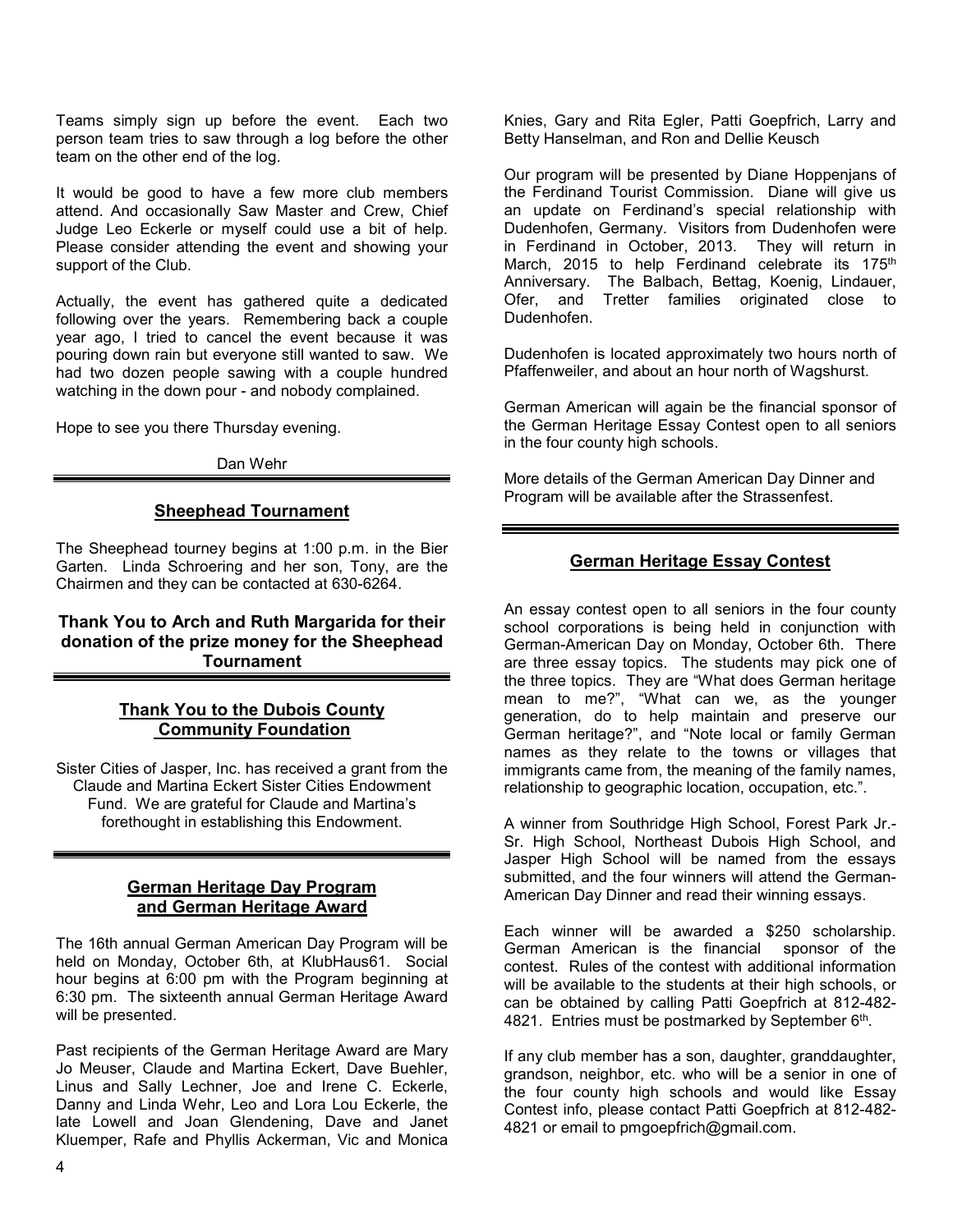## **Sister Cities of Jasper Jasper Partnership Commission Jasper Deutscher Verein GERMAN HERITAGE AWARD**

"Honoring those who promote our German Heritage"

The annual German Heritage Award is presented to an individual or group who has contributed generously his/her or their time, talents or resources to maintaining, improving or building upon our German roots in Dubois County. Sister Cities of Jasper and the Jasper Partnership Commission created the award in 1999. The Jasper Deutscher Verein is sponsoring the award.

This recognition is open to all individuals, not just residents of the City of Jasper, who give what they can in order to make a difference.

Because the efforts of these individuals are sometimes known only to a few, a nomination will recognize the work of those who generously support our German Heritage.

A committee, consisting of the Presidents of the Jasper Deutscher Verein, Sister Cities of Jasper, and the Jasper Partnership Commission, will judge all nominations. The Presidents will present the German Heritage Award during the German American Day Dinner celebration on October 6th at KlubHaus61.

#### **How you can nominate:**

The nominee must be an individual or group, nominated by any individual or group. Please submit the official form (copy is accepted), along with the following:

- 1. A letter of up to one page listing your reasons for the nomination.
- 2. A biography, up to two pages, listing the service or efforts of the nominee.

# **Nomination for the 2014 German Heritage Award**

| Nominee's Name: _______________________________          |  |
|----------------------------------------------------------|--|
| Home Address: __________________________________         |  |
| City: ____________________________State:________________ |  |
| ZIP: _______________________Phone: ___________________   |  |
| Occupation: __________________________________           |  |
| Nominator's Name: _____________________________          |  |
|                                                          |  |
|                                                          |  |
|                                                          |  |
|                                                          |  |

Relationship to nominee:

Nominee's service is: voluntary / paid (circle one)

> **(Remember, nominations need to be postmarked to**

\_\_\_\_\_\_\_\_\_\_\_\_\_\_\_\_\_\_\_\_\_\_\_\_\_\_\_\_\_\_\_\_\_\_\_\_\_\_\_\_\_

#### **Jasper Deutscher Verein**

 **German Heritage Award, P. O. Box 15,** 

**Jasper, IN 47547-0015,** 

**By September 2, 2014)**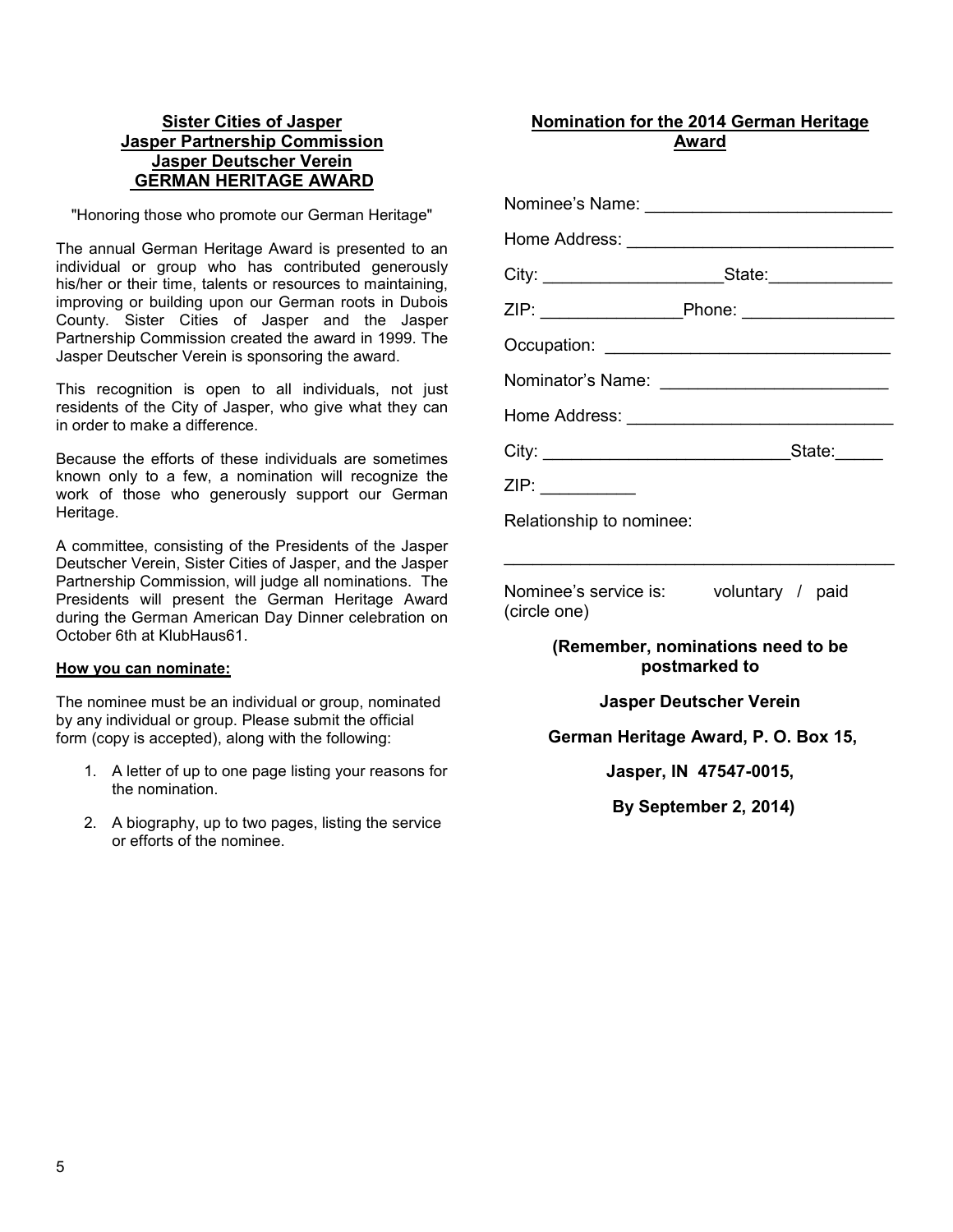# **STRASSENFEST 2014 July 31 – AUGUST 3**

Strassenfest 2014 is nearly here and plans are well under way. We will be operating the Main Food Booth and the Pastry Booth on Thursday, Friday and Saturday.

We have assigned chairman to specific duties to help the process of setting up and take down of the Deutcher Platz area.

The following is a list of Chairman and times for each process. All names are not listed for set up and take down, so if you helped out in the past, please help again. We appreciate your help and if you find new helpers, bring them along. We can use some young people!

|                          | <b>SET UP</b>            | <b>TAKE DOWN</b>     |
|--------------------------|--------------------------|----------------------|
| <b>Deutcher Platz</b>    | Tuesday 7:30 AM          | Monday 7:30 AM       |
| <b>Decoration</b>        | Mehringer's -            | Same Crew            |
| Logistics - Haul stand   | Tuesday 5:00 PM          | Sunday 3:00 PM After |
| and Equipment to Fest    | Rafe Ackerman, Mike      | parade - Same Crew   |
|                          | Ackerman - pull trailer  | /Load Trailer        |
|                          | into Plaza.              |                      |
| <b>Food Booth</b>        | Tuesday 5:30 PM          | Sunday 3:00 PM After |
|                          | Chairman - Leo Eckerle   | parade - Same Crew   |
|                          | - If you helped before,  |                      |
|                          | please help again. All   |                      |
|                          | members are invited to   |                      |
|                          | help.                    |                      |
| <b>Pastry Booth</b>      | Tuesday 5:30 PM          | Sunday 3:00 PM After |
|                          | Chairman - Jim Corn - If | parade - Same Crew   |
|                          | you helped before,       |                      |
|                          | please help again. All   |                      |
|                          | members are invited to   |                      |
|                          | help.                    |                      |
| <b>Biergarten Tent</b>   | Tuesday 6:00 PM          | Sunday 3:00 PM After |
| <b>Decoration</b>        | Chairman - None. If you  | parade - Same Crew   |
|                          | helped before, please    |                      |
|                          | help again. All members  |                      |
|                          | are invited to help.     |                      |
| <b>Fest Setup - Last</b> | Thursday 10:00 AM        |                      |
| <b>Minute Details</b>    | Any help appreciated.    |                      |

We will again have day chairmen for the main food and pastry booths. They are responsible for the entire process for that day. Also, the Strassenfest Committee is handling the table and chair setup, and cleaning. We will supervise the organization that will keep the plaza area and tables clean for our patrons.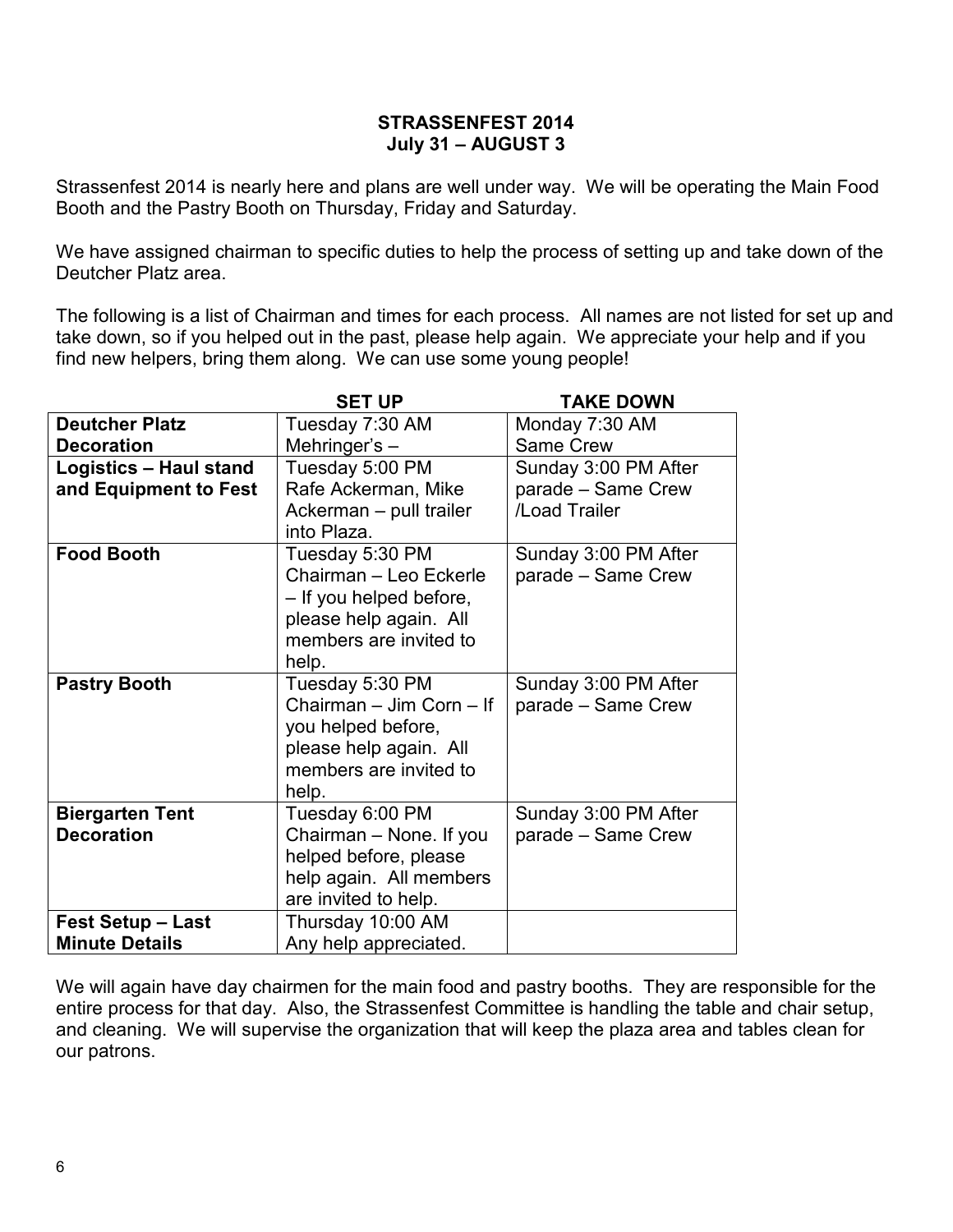# **Please remember that this is the only fundraiser we have and we need everyone's help!!**

Thanks to everyone who has already signed up to work, but as you can see on our enclosed work schedules, there are still openings. If you haven't signed up, please call Phyllis Schuler at 482-2373.

# **We can use your help!**

# **Thursday & Friday**

Help to grill, warm potato salad & kraut. Help to serve food, handle drinks and wait on customers. Check the schedule for the asterisks to see the specific shifts where help is needed.

# **Saturday**

We have many needs here but especially waiting on customers, serving food for the dinners, wrapping brats, and pastry stand.

# **CHAIRMEN OF OPERATIONS**

| Main Food Booth                                                                      | Thursday – Holly Mundy and Bridgette Bartley<br>Friday - Dave and Brenda Buehler<br>Saturday - Mike Jahn                                                              |
|--------------------------------------------------------------------------------------|-----------------------------------------------------------------------------------------------------------------------------------------------------------------------|
| Pastry Booth                                                                         | Pastries Chairmen – Don and Eileen Scherle<br>Thursday – Joe and Kathy Wanninger<br>Friday - Art & Irene Kapp                                                         |
| Souvenir Booth located<br>At the Information<br>Booth on south side<br>Of the Square | Chairman – Stephanie Armstrong and Buffy Keeley<br><b>JHS German Club students and parents</b><br>No schedule is attached, as this is coordinated<br>by Sister Cities |

If for some reason you cannot work your scheduled time, please trade with someone or find a replacement.

We also appreciate and need help to clean up each evening. If you have the time, please help.

# Again – **This is our only fundraiser, please participate so we can continue the programs we enjoy throughout the year and keep our German Heritage alive.**

Additional Strassenfest Activities Chairmen sponsored by the Deutscher Verein:

| Sheephead Tourney  | Tony & Linda Schroering           |
|--------------------|-----------------------------------|
| Log Sawing Contest | Dan Wehr and Werner Saw Mill Crew |

Thanks for your help,

Pat and Phyllis Schuler General Chair Persons